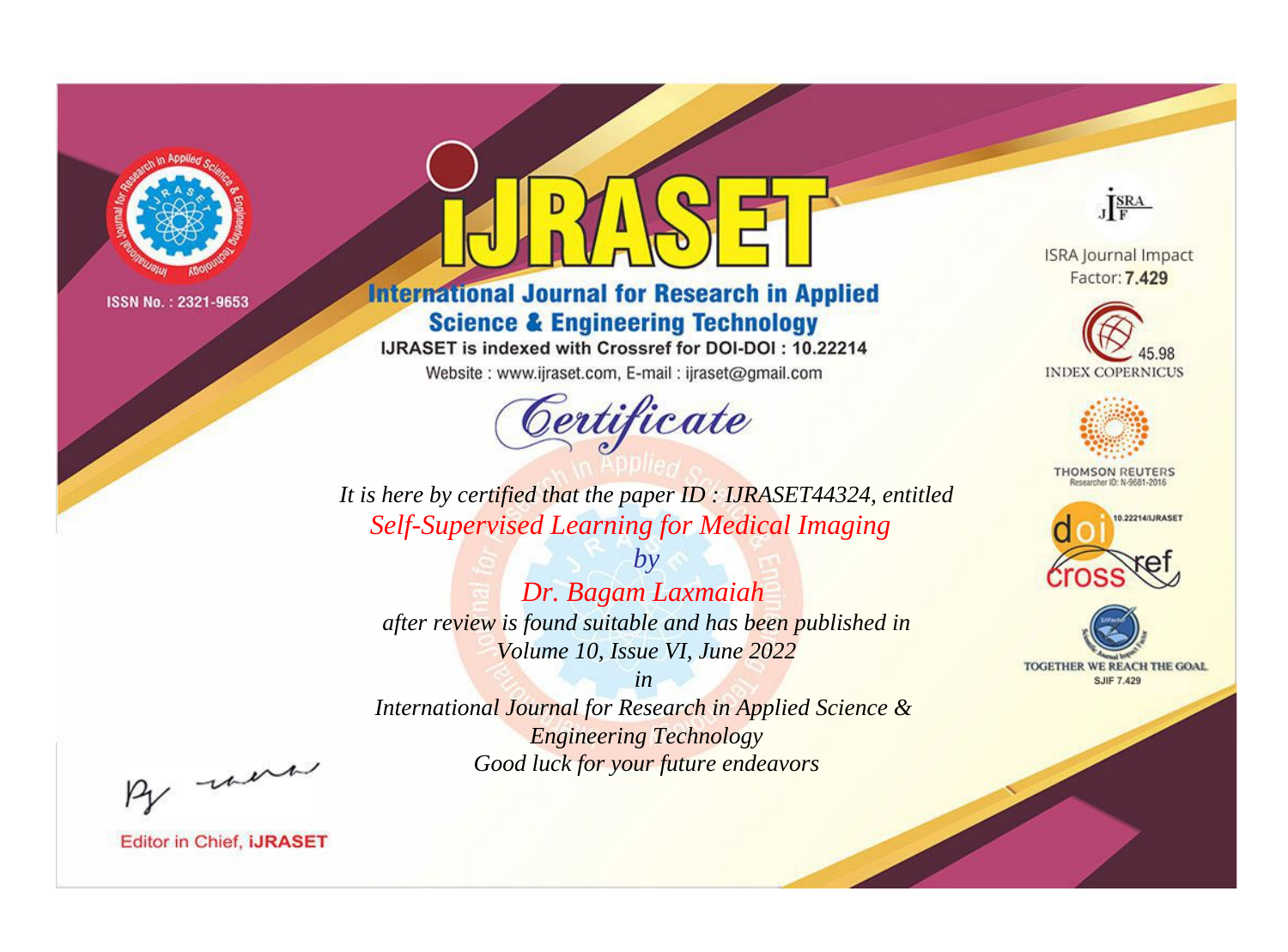

# **International Journal for Research in Applied Science & Engineering Technology**

IJRASET is indexed with Crossref for DOI-DOI: 10.22214

Website: www.ijraset.com, E-mail: ijraset@gmail.com



JERA

**ISRA Journal Impact** Factor: 7.429





**THOMSON REUTERS** 



TOGETHER WE REACH THE GOAL **SJIF 7.429** 

It is here by certified that the paper ID: IJRASET44324, entitled **Self-Supervised Learning for Medical Imaging** 

 $b\nu$ Lekkala Harika Chowdary after review is found suitable and has been published in Volume 10, Issue VI, June 2022

 $in$ International Journal for Research in Applied Science & **Engineering Technology** Good luck for your future endeavors

By morn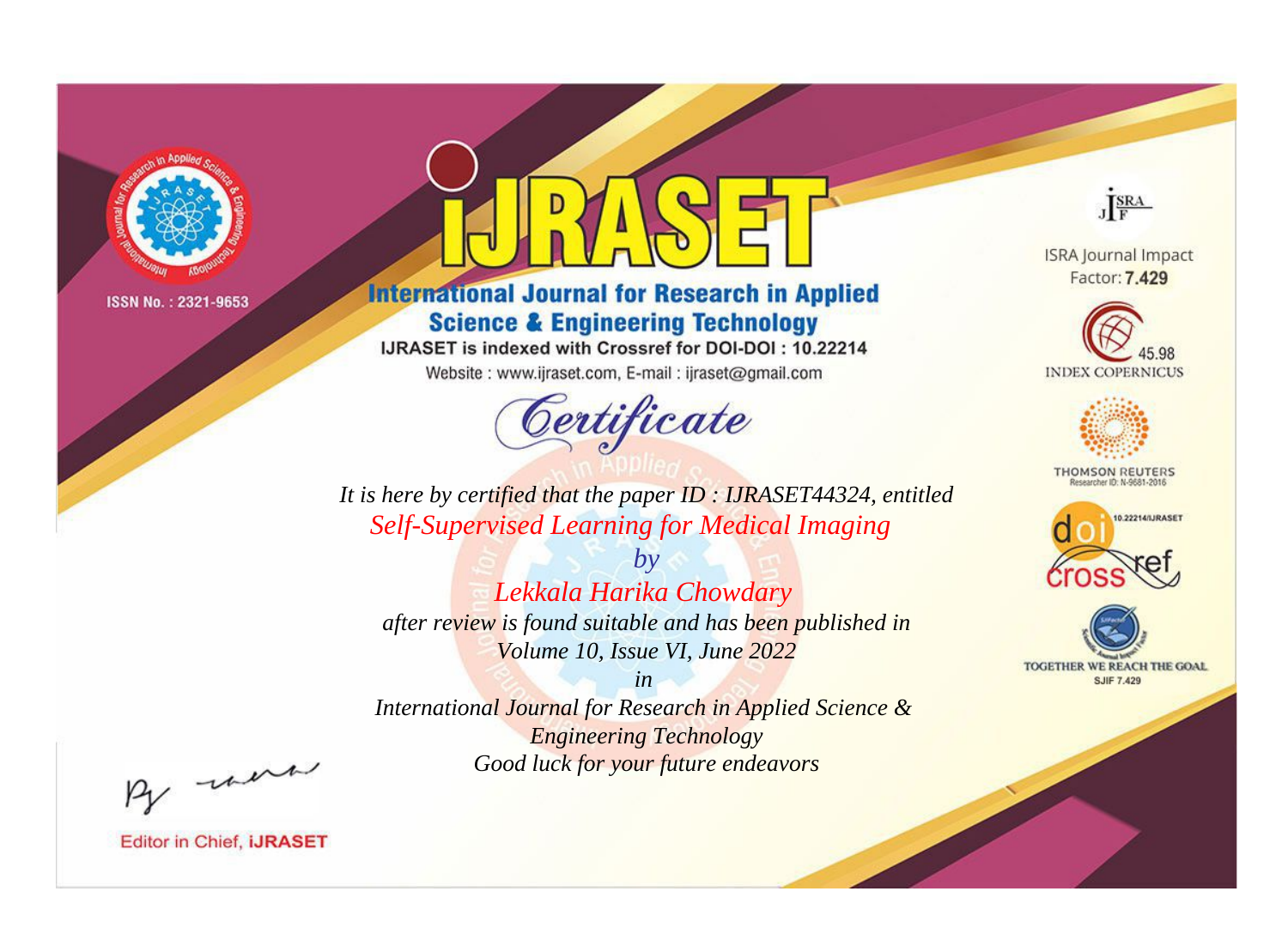

# **International Journal for Research in Applied Science & Engineering Technology**

IJRASET is indexed with Crossref for DOI-DOI: 10.22214

Website: www.ijraset.com, E-mail: ijraset@gmail.com



JERA

**ISRA Journal Impact** Factor: 7.429





**THOMSON REUTERS** 



TOGETHER WE REACH THE GOAL **SJIF 7.429** 

It is here by certified that the paper ID: IJRASET44324, entitled **Self-Supervised Learning for Medical Imaging** 

Koneru Pragna after review is found suitable and has been published in Volume 10, Issue VI, June 2022

 $b\nu$ 

 $in$ International Journal for Research in Applied Science & **Engineering Technology** Good luck for your future endeavors

By morn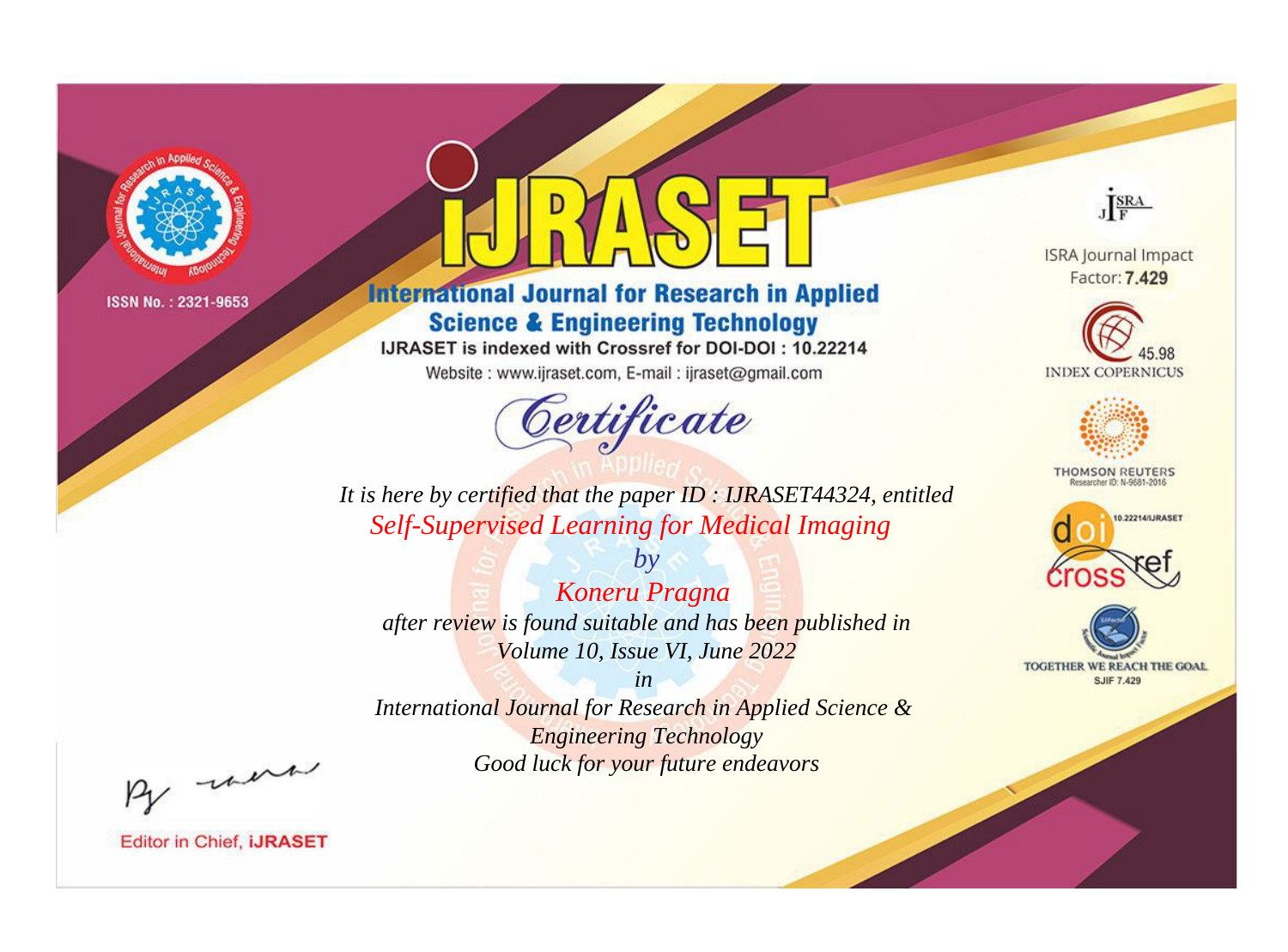

# **International Journal for Research in Applied Science & Engineering Technology**

IJRASET is indexed with Crossref for DOI-DOI: 10.22214

Website: www.ijraset.com, E-mail: ijraset@gmail.com



JERA

**ISRA Journal Impact** Factor: 7.429





**THOMSON REUTERS** 



TOGETHER WE REACH THE GOAL **SJIF 7.429** 

It is here by certified that the paper ID: IJRASET44324, entitled **Self-Supervised Learning for Medical Imaging** 

Nalla Bhavani after review is found suitable and has been published in Volume 10, Issue VI, June 2022

 $b\nu$ 

 $in$ International Journal for Research in Applied Science & **Engineering Technology** Good luck for your future endeavors

By morn